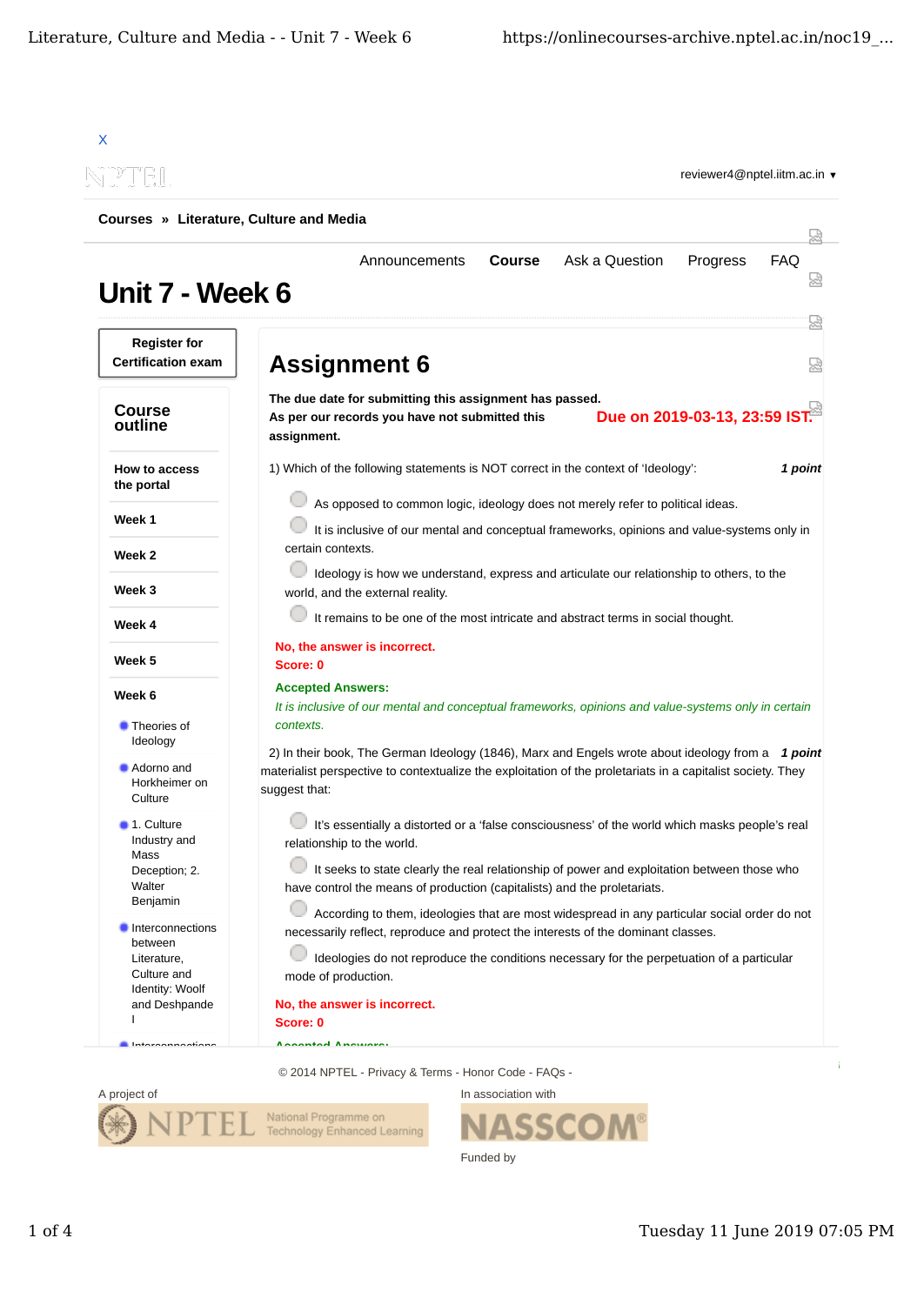# Literature. Culture and Media - - Unit 7 - Week 6

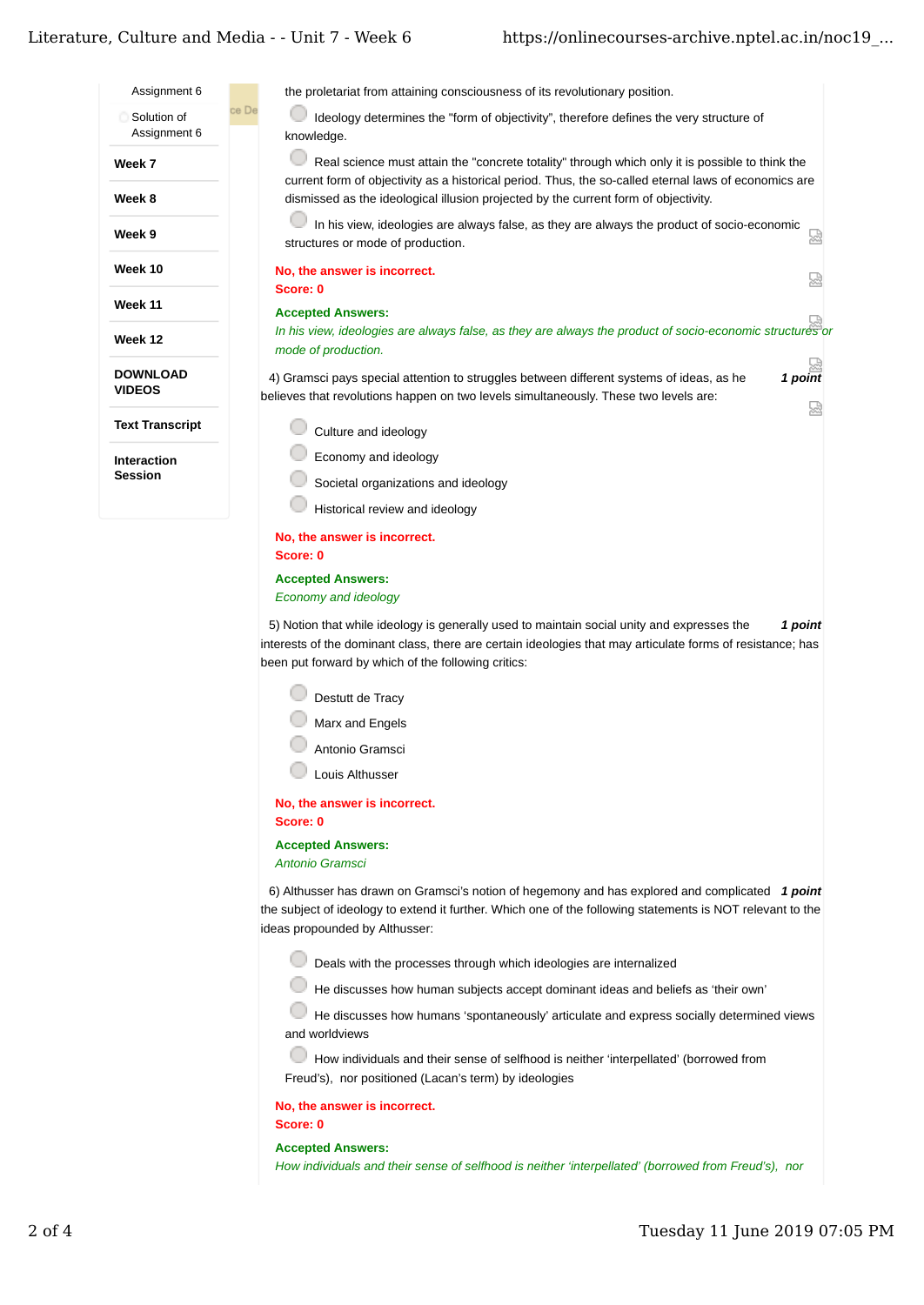## *positioned (Lacan's term) by ideologies*

7) Which of the following critics, associated with the Frankfurt School of Thought, suggested  $\,$  1  $point$ that the totalitarian and genocidal state was not merely a German problem. He saw it as a Western problem, rooted in the Enlightenment urge to dominate nature:

| Louis Althusser              |   |
|------------------------------|---|
| <b>Hanns Eisler</b>          |   |
| Walter Benjamin              | 덣 |
| Adorno                       | 덣 |
| No, the answer is incorrect. |   |
| Score: 0                     | 덣 |
| <b>Accepted Answers:</b>     |   |
| <b>Walter Benjamin</b>       | ₩ |

8) According to Adorno and Horkheimer, culture industry transforms culture into an ideological **1 point** medium of domination which impacts society and human consciousness. Which of the following ways can NOT be included in instances of these:

Products of cultural industry take on the appearance of artwork; just means of earning profit, whereas authentic art fosters human growth by suggestions and possibilities.

Works of art have become commodified; Beethoven, Mozart and Wagner may be used in fragmentary forms when included in advertisement.

Amusement, distractions of entertainment industry replicate the ideology of capitalism, corrupted by commerce.

Commodification of culture is not a commodification of consciousness as audience only receives, passive receptacles.

### **No, the answer is incorrect. Score: 0**

#### **Accepted Answers:**

*Commodification of culture is not a commodification of consciousness as audience only receives, passive receptacles.*

9) Rise of culture industry results in standardization of cultural products. Which of the following1 *point* is NOT an effect of this process:

It weakens, stunts and destroys the ability of the individual to think critically and independently.

**Producers of entertainment industry achieve standardization of taste and expectations to** increase profitability.

Flood the market with products that cater to one and all

Specialization does not go hand in hand with standardization.

# **No, the answer is incorrect.**

**Score: 0**

### **Accepted Answers:**

*Specialization does not go hand in hand with standardization.*

10) *1 point* Critics who do not agree with Adorno and Horkheimer think that they are:

Supporting high culture only

They make a show off of their systematic understanding of intricacies of actual popular culture.

They think that the audience should not have an independent choice.

Their arguments are broad-based.